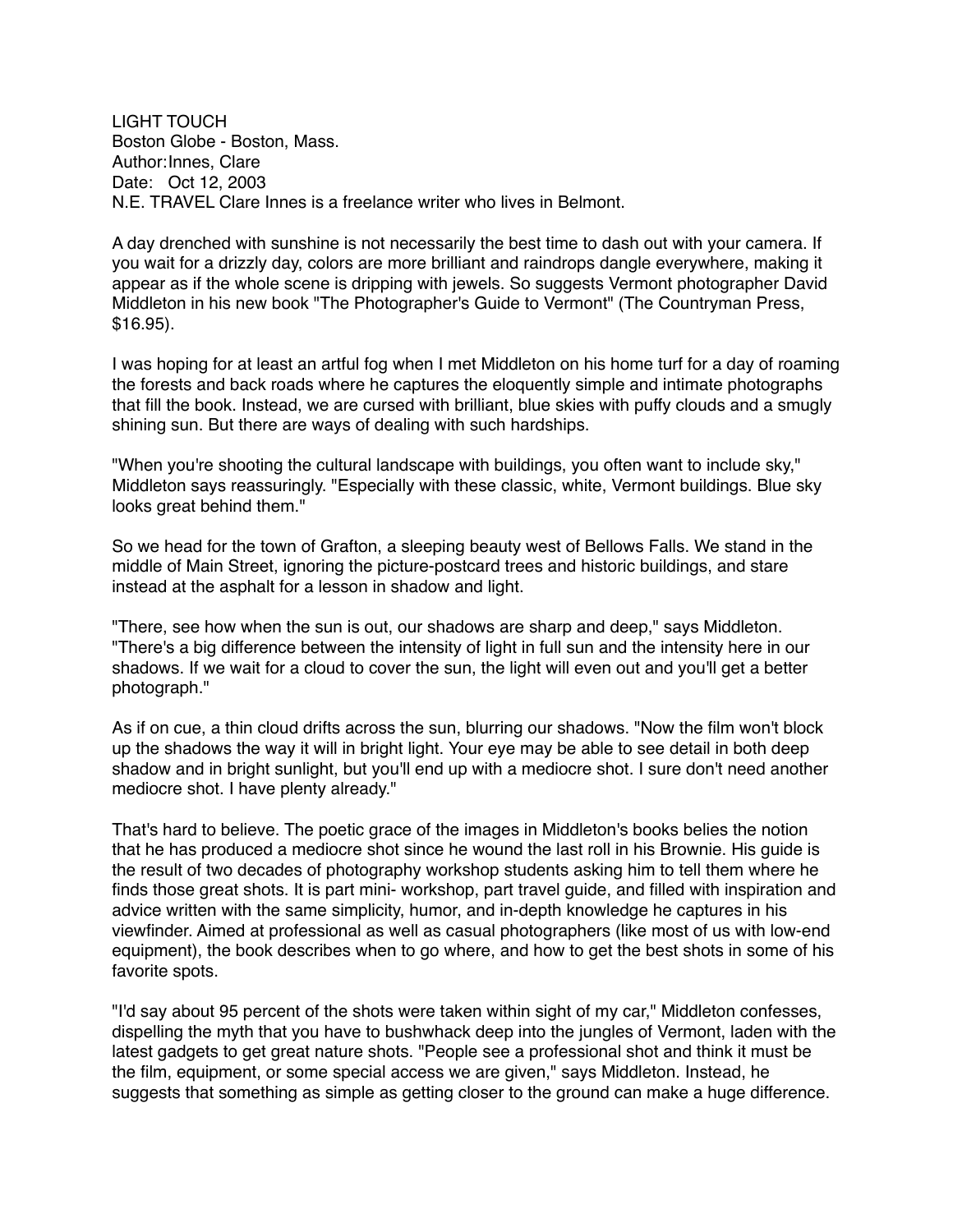"Bend your knees. That's the best thing most people can do to start adding to their technique. People don't get close enough to the ground to create nice foregrounds and interesting perspectives."

Also, he says, pay close attention to eliminating distractions in the background, and take the time to see what's going on with the light. "Light changes everything," he says. "Dramatic light will make me stop anytime, anywhere, no matter what the subject is. Clearing storms, light coming through fog -- with a long exposure, even in fading light, you can make an image look brighter and more magical."

Middleton's idea of a good time for shooting is when most of us are just tucking into a stack of pancakes or licking our dinner plates, which is when the light is more interesting. On sunny days, you will usually find him in his office. He loves it when there's drizzle, fog, dewy mornings, hard frosts, and snowstorms.

While drizzly days can even out the light and make colors more vivid, we're now grateful for the blue-sky backdrop for these historic, white buildings here in Grafton. And the way to get the best photographs? Put the camera away and go for a stroll. "When I come into town to shoot, the first thing I do is put my hands in my pockets and just walk," he says, doing just that.

All around us are the great icons of Vermont's cultural landscape: white buildings against blue sky, a woman rocking on a porch in the sun, American flags billowing in the breeze -- the list goes on, yet Middleton continues to walk. "A cliche is someone else's best shot, the one you see over and over," he says. "Sometimes a pattern or a texture or a combination of colors will tell more about your unique experience."

Besides, what is the reason we travel if not to gain a little insight into a new place, to get out of our everyday experience and absorb fresh sensations and perspectives? Many tourists sacrifice this aspect of travel by cramming too much into their brief itineraries. "Most people start taking pictures the minute they get out of their cars," Middleton says. "But I like to see what the light is doing. Maybe in an hour a certain shot will work better." We end up at the White Church on Main Street, where the sun has covered one side of the church with dark, splotchy shadows from surrounding trees.

"It's hard to make a shot like this interesting in this light," Middleton says. "A straight-on shot looks like any church anywhere in New England." He stares at the scene for a while. "What keeps catching my eye are those geraniums."

Behind a ground-floor window sits a row of potted geraniums in bloom, gently favored by the sunlight. They provide the only bright color in the scene. Middleton snaps open his tripod, sets it up just a few feet away from the window, and begins framing the shot. He chooses a long lens (80-200mm zoom) to focus in on the pots and increase his control over the background, eliminating anything that would distract from the flowers themselves.

The rippled windowpane suggests the long history of the building, and the flowers hint at the caring and nurturing one would hope has been dispensed here over the ages, resulting in a more intimate view than a straight-on shot would have allowed. "Part of what I love about photography is the moment of discovery, finding something beautiful and capturing its magic," he says as he packs up his tripod and we head for the car.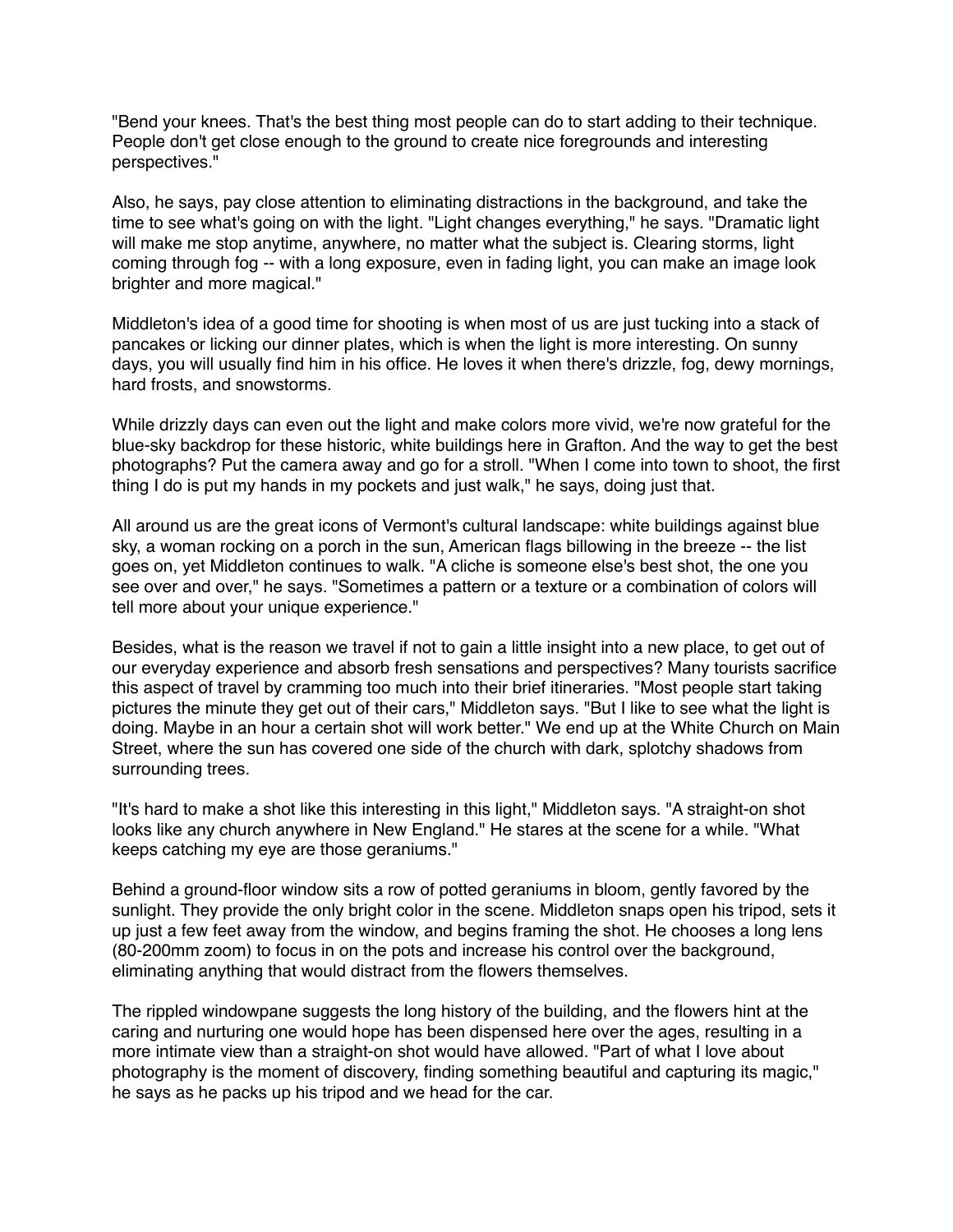Middleton keeps his equipment list simple and utilitarian, eschewing colored filters and rarely using a flash. One essential tool is a tripod tall enough to position the camera at eye level ("It's tiring to bend over all the time") or within inches of the ground. It takes more time when you set up a tripod, but the time spent framing the shot pays off in more beautifully composed photographs.

Where strong sun may wash detail out of a close-up shot, Middleton brings his own cloud cover: A translucent circle of white nylon called a diffuser. This 36-inch portable cloud folds down to the size of a Frisbee for easy packing. Held close to a subject, it lets through plenty of light, yet calms the intensity, providing that ideal, cloud-thinned glow.

Middleton keeps a polarizing filter in a pouch on his belt so he can quickly assess the light. He'll attach it to the lens if he needs it. While this filter helps remove the sheen that strong sunshine can scatter distractingly over a scene, it can also require a longer exposure, as it cuts out a bit of the light available to the lens.

On the banks of the West River in Jamaica State Park, he takes the polarizer and squints through it. "You're not photographing the river, you're photographing light," he says. "You have to ask yourself, how is the light?" The light and shadows are still too harsh, even with the polarizer, so he looks elsewhere for a shot. A lone, red sapling growing on a boulder is spotlighted by the sun and stands out brilliantly against a shadowy background of trees. "You have to work with what the light gives you. I might focus on that maple, where we can make the shadows work with us," Middleton says. "In an hour that shot won't work. When the light is not working, I'll do close-ups on something like these leaves with dewdrops, or use this rock with ferns growing on it as a foreground, and let the river lead more deeply into the picture."

If it's the season that is eluding you more than the light, Middleton suggests heading farther north or higher in altitude if you have arrived too early, and just the opposite if you find you have missed the peak and need to turn back the clock by a few days or weeks.

We end the day at Roaring Brook in the Green Mountain National Forest. Kelly Stand Road (closed to automobile traffic in the winter) is a rough dirt track that runs from West Wardsboro to East Arlington, hugging the brook for much of its wild and winding passage. "Kelly Stand is my favorite road," says Middleton. "I visit this river more often than anywhere else except for my own backyard." Little wonder: The brook roars, trickles, and pools beautifully through the forest on its way to the Battenkill River, and hiking trails radiate into the surrounding mountains at every turn. The Long and Appalachian trails cross the road as well.

"This stream is one of the reasons I moved into the area," Middleton says. "I saw it from a plane as I was heading for Maine. I saw this road that cut through the trees and knew I had to find it. I memorized the shape of a nearby reservoir, and found it on a map." And that's how he finds most of his favorite spots. "Willy-Nilly is my navigator," he says with a grin as we rumble along the road. "I may say I'm going to one spot, but I may never get there. I'll get distracted by a road I've never been on before and get lost and get some good shots."

Throughout the day, Middleton returns to one of his dictums, that good photography is less about the equipment than it is about the person taking the picture. "We all get into photography because it's fun," he says. "You'll get your best pictures when you photograph something you're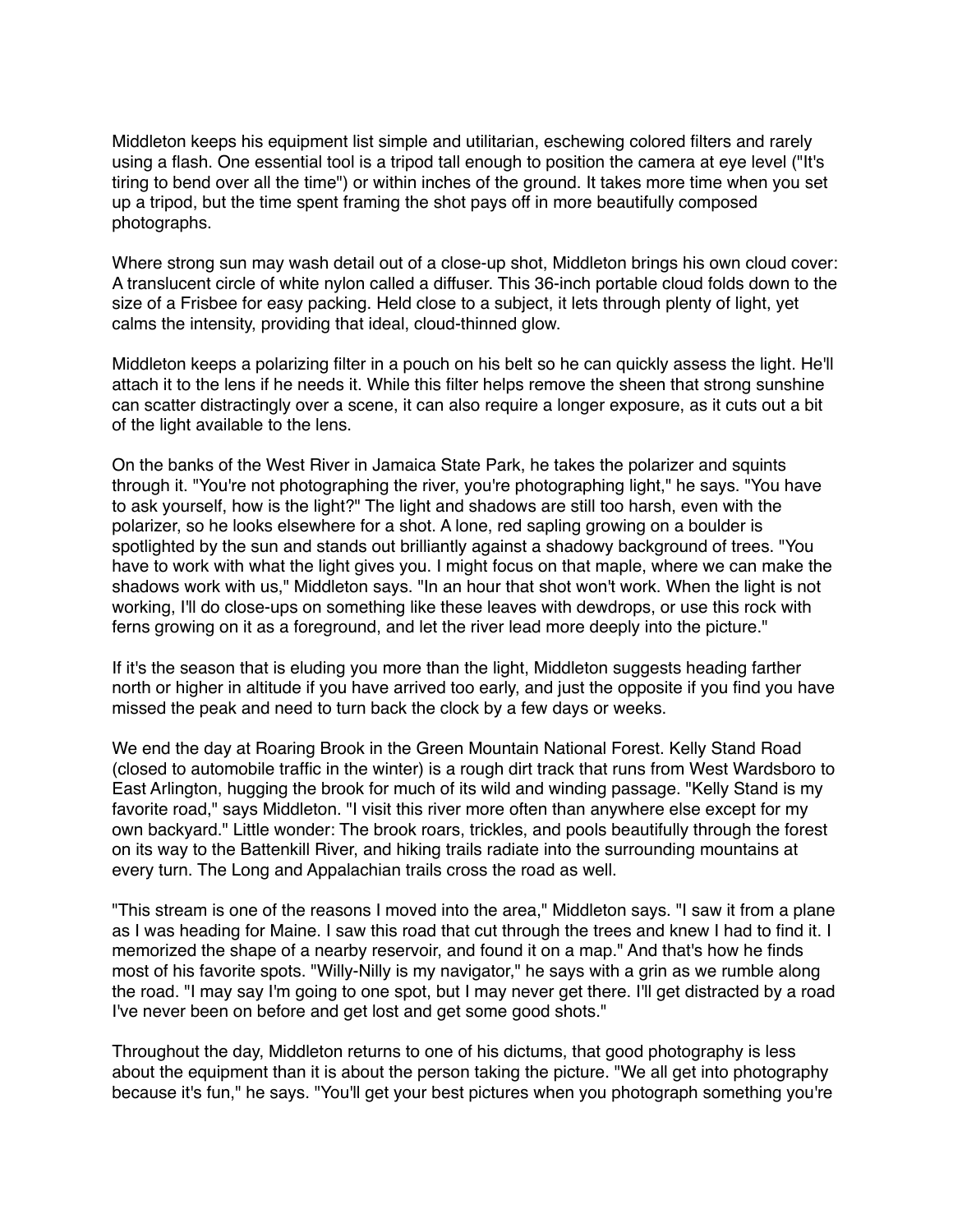passionate about. Ask yourself what it is that you like about a certain scene, and answer in a phrase. Then frame your photograph to express that phrase. I think of myself as a storyteller, and I am photographing little phrases. It's all about putting yourself your heart -- into whatever it is you're doing."

SIDEBAR: IF YOU GO. . . . Information

The Countryman Press

800-245-4151

www.countrymanpress.com

"The Photographer's Guide to Vermont" (\$16.95) as well as the new, poetic coffee-table collection "The Nature of Vermont" (\$35) by David Middleton are available at bookstores or through the Countryman Press.

www.davidmiddletonphoto.com

Information on photography workshops with Middleton can be found at his website.

Maine Photographic Workshops

2 Central St., Rockport, ME 04856

877-577-7700

www.theworkshops.com

Nature and landscape photography courses, some taught by Middleton, are among the offerings.

Where to stay

The Old Tavern at Grafton

92 Main St., Grafton

800-843-1801

oldtavern@vermontel.net

www.old-tavern.com

A 202-year-old, four-star inn and tavern with a porchful of rockers that look out on historic Main Street. Rooms \$135-\$390. Breakfast, \$14, and dinner, \$22-\$34, available.

Where to eat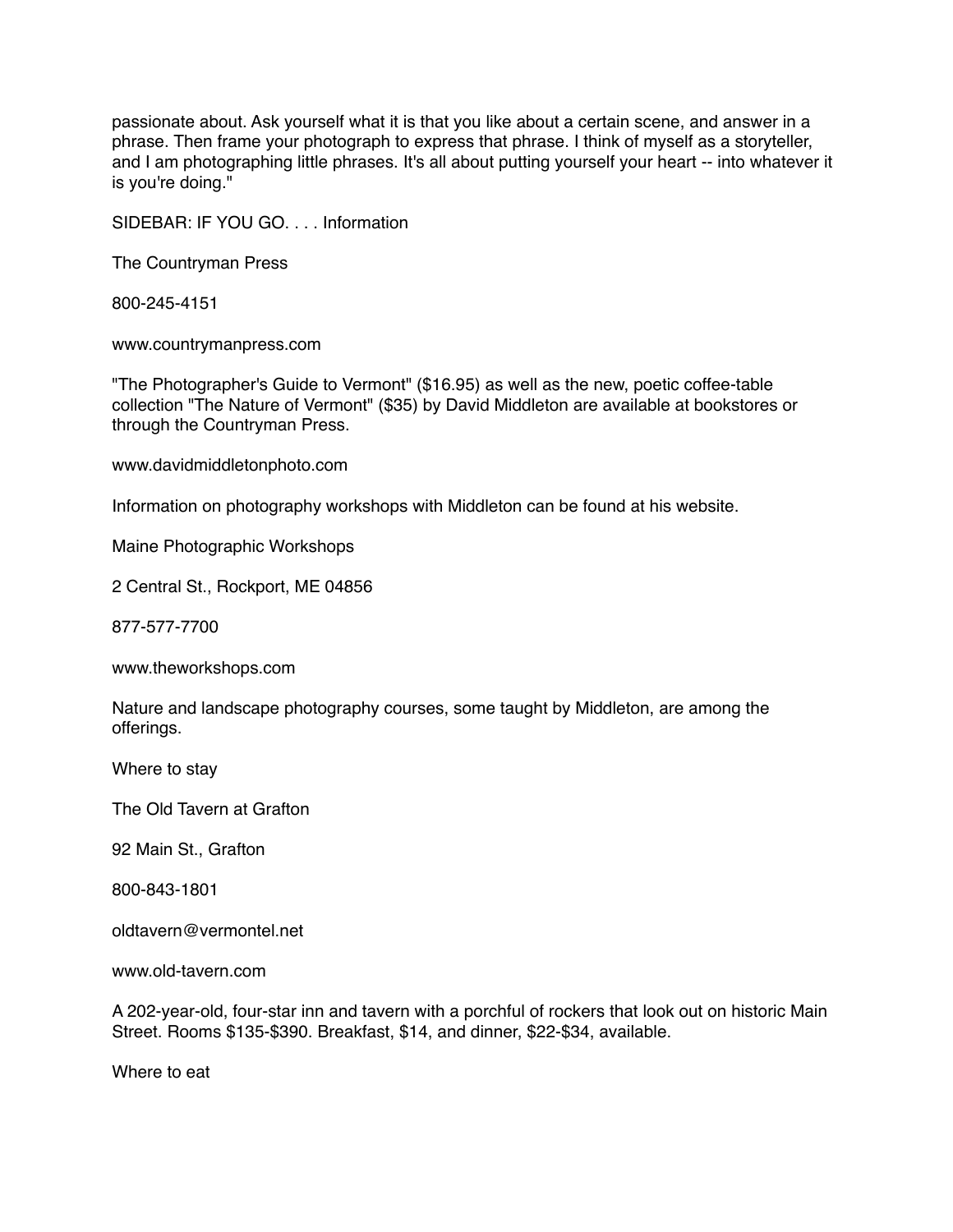Daniels House Cafe

56 Townshend Road, Grafton

802-843-2255

www.thedanielshouse.com/oldtavern/gifts/index.html

Pack a lunch for your meanderings at this small lunch spot in a circa 1800 farmhouse that features fresh, homemade soups, sandwiches, and salads. \$6-\$7.50. Open 11 a.m.-6:30 p.m.

What to do

Jamaica State Park

285 Salmon Hole Lane, Jamaica

802-874-4600

www.vtstateparks.com/htm/jamaica.cfm

The West River flows through the woods here, hugged closely by a trail much of the way; great for photo opportunities. The 756-acre park is open through Oct. 15, and reopens the last Friday in April.

Kelly Stand Road

From East Arlington to West

Wardsboro, Vt.

A wonderfully rough and lonely road through stunning hill country, this is Middleton's favorite hangout. Closed to autos in winter.

Horses for Hire

Diers Road, Route 30, Bondville

Mountain Road

802-297-1468

www.horsesforhire.net

Reservations are recommended for all rides, especially when winter sleigh rides start up. Oneand two-hour group rides: \$30 an hour. One- and two-hour private rides: \$60 an hour.

Bromley Mountain